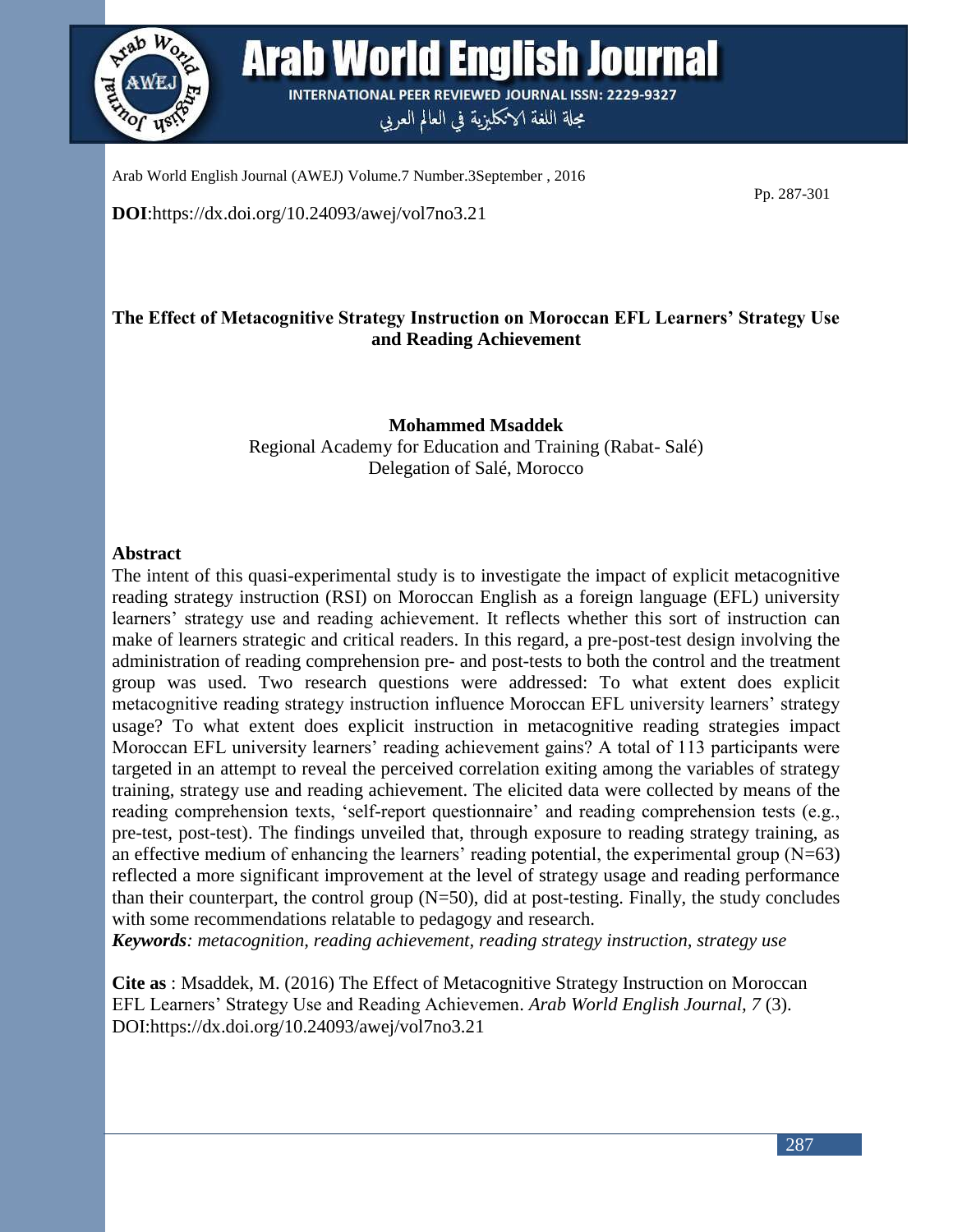## **Introduction**

The cognitive approach, as noted by Samuels (1983), has had a great impact on the reading act. In fact, with the advent of this approach in the sixties, reading has been deemed as a "perceptual and cognitive process" (Rumelhart, 1977, p.573) in which readers, as active, dynamic learners, are highly expected to make use of a wide repertory of strategies for achieving an efficient understanding of the written input. This cognitive approach, an alternative type to the 'behaviourist' one, places much emphasis on the thinking processes and mental mechanisms and puts forth a broader view of reading by typically characterizing it as a "process in which knowledge held by the reader interacts with textual information in the construction of meaning" (Dole, et al., 1991, p.249).

Given both the complexity of conducting the cognitive act of reading among English as a foreign language (EFL) university learners and their exposure to a large body of written discourse throughout their academic studies, it is evident that reading strategy instruction can contribute to reading development. Basically, though learners possess some basic reading skills and capabilities to understand the incorporated content, they seemingly lack awareness and sufficient use of the efficient reading strategies. In other words, most of the written discourse dealt with at the university level requires, at times, a sophisticated kind of critical, effective reading on the part of the EFL learners. In effect, it is the proper use of reading 'tactics' that can guarantee for learners an efficient way of approaching a given text, and thus accomplishing the positive outcomes (Huang, Chern, & Lin, 2009).

Further, most EFL learners tend to process and synthesize any written discourse by resorting to more cognitive than metacognitive strategies (MSs) for the attainment of effective comprehension. This has been substantiated and reported by many researchers (e.g., Tabataba'ian & Zabihi, 2011) who claim that EFL learners reflect insufficient reliance on metacognitive strategic moves during the act of reading. It is deduced, indeed, that learners lack some reading efficiency and proficiency as to coping with EFL written texts. Thus, the present study seeks to address this issue in its entirety by providing a sample of Moroccan EFL firstsemester university learners with a comprehensive instruction in a repertoire of reading strategies (i.e., cognitive, metacognitive) in approaching textual input with the hope of improving their reading achievement.

# **Metacognitive Theory**

The term metacognition, as a process of conceptual and critical thinking, dates back to the period of the seventies and eighties in which Flavell (1976) focuses on the study of human memory. It apparently reflects an awareness of the mental processes and strategies required for performing any cognitive endeavour (Schmitt & Newby, 1986). It is the potential capability of the learner to think critically and methodically in the act of coping with a given cognitive task (e.g., textual reading). This reveals that it is through metacognitive thinking and reflection that learners can shape and direct the course that they undertake in analyzing and processing the written discourse for attaining an optimal comprehension.

Two major interrelated constituents, as stated by many researchers (e.g., Schmitt & Newby, 1986), underlie the concept of metacognition. They are manifested in knowledge of cognition and regulation of cognition. The first component "is concerned with what a person knows about cognitive abilities, processes, and resources in relation to the performance of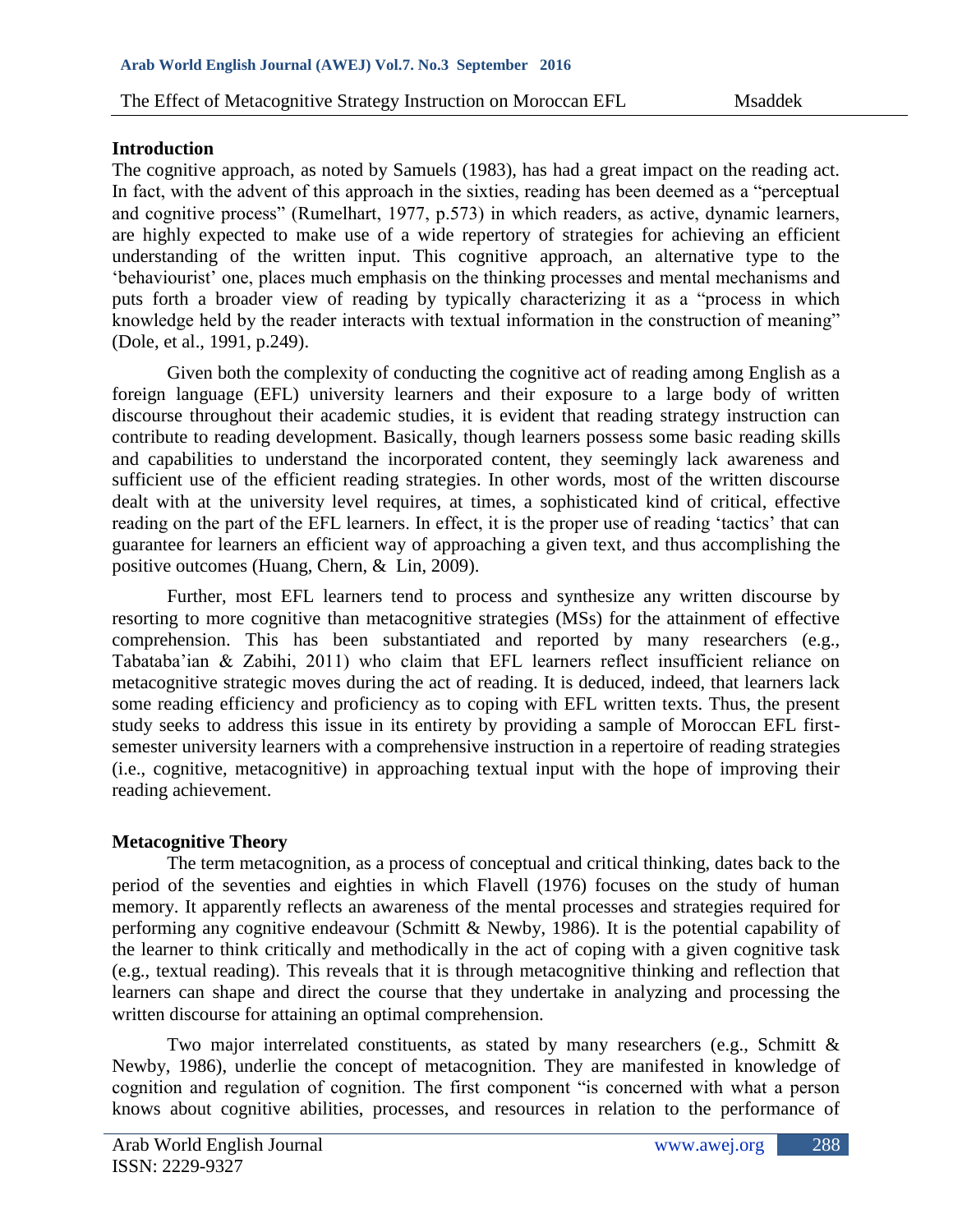specific cognitive tasks" (Lester & Garafalo, 1985, p.164), whereas the second component, regulation of cognition, pertains to the regulatory procedures used to cope with the comprehension process during reading (Griffith & Ruan, 2005). These two metacognitive constituents play an indispensable role in enabling an effective conduct of textual processing .

Further, in seeking to differentiate between cognition and metacognition, Garner (1987) maintains that "if cognition involves perceiving, understanding, remembering, and so forth, then meta-cognition involves thinking about one's own perceiving, understanding and the rest" (p.16). This, in effect, reflects that metacognition assists readers, as potential learners, to regulate their thinking processes and engage in self-control with the primary purpose of achieving successful performance in a particular cognitive task. It is a process of 'thinking about thinking' with a view to facilitating the act of learning and understanding.

## **Metacognitive Reading Strategies**

As claimed by Lawrence (2007), metacognitive strategies (MSs) involve self-reflection and thinking about reading. This demonstrates that the use of this type of strategic 'heuristics' by EFL learners can enable them to comprehend what the writer/author intends to convey in the text. Granted that cognitive strategies can facilitate the process of tackling learning tasks (i.e., reading), MSs are deemed as "actions which go beyond purely cognitive devices and which provide a way for learners to coordinate their own learning process" (Oxford, 1990, p.136). Indeed, learners make use of MSs with the intent of ensuring that text comprehension is sufficiently attained. These strategies allow learners to assess their cognitive progress while being engaged in the process of text reading. By utilizing MSs, learners can define the goals of the assigned task, question the intended meaning, monitor their ongoing understanding and evaluate their mastery of the overall content under study.

In essence, it can be pointed out that MSs can be classified into planning, monitoring and evaluating. These three major steps formulate the solid baseline for reaching an adequate understanding of the core text content. Clearly, implementing MSs requires learners to be more 'self-regulated' and 'self-directed' in an attempt to effectively undertake the reading process. This is illustrated in what follows.

**-**Planning: refers "to the cognitive processes that function to control information processing or task performance from the outset" (Schmitt & Newby, 1986, p.30). As an efficient metacognitive strategic move allowing learners to organize the way of tackling a given task, planning is viewed as a solid foundation upon which the reading process is predicated. It is through planning that learners pinpoint the major goals and define the strategies that are to be used to achieve a sufficient understanding.

**-**Monitoring: "aids students in keeping track of ongoing cognitive processes and using regulatory strategies to solve problems" (Nietfeld et al., 2005, p.9). It significantly assists learners not only to check their understanding of the text's content, but also to tackle the reading task with greater effectiveness and more accurate efficiency.

**-**Evaluating: constitutes a paramount strategy via which learners metacognitively and critically reflect upon the processes of planning and monitoring that are involved in tackling different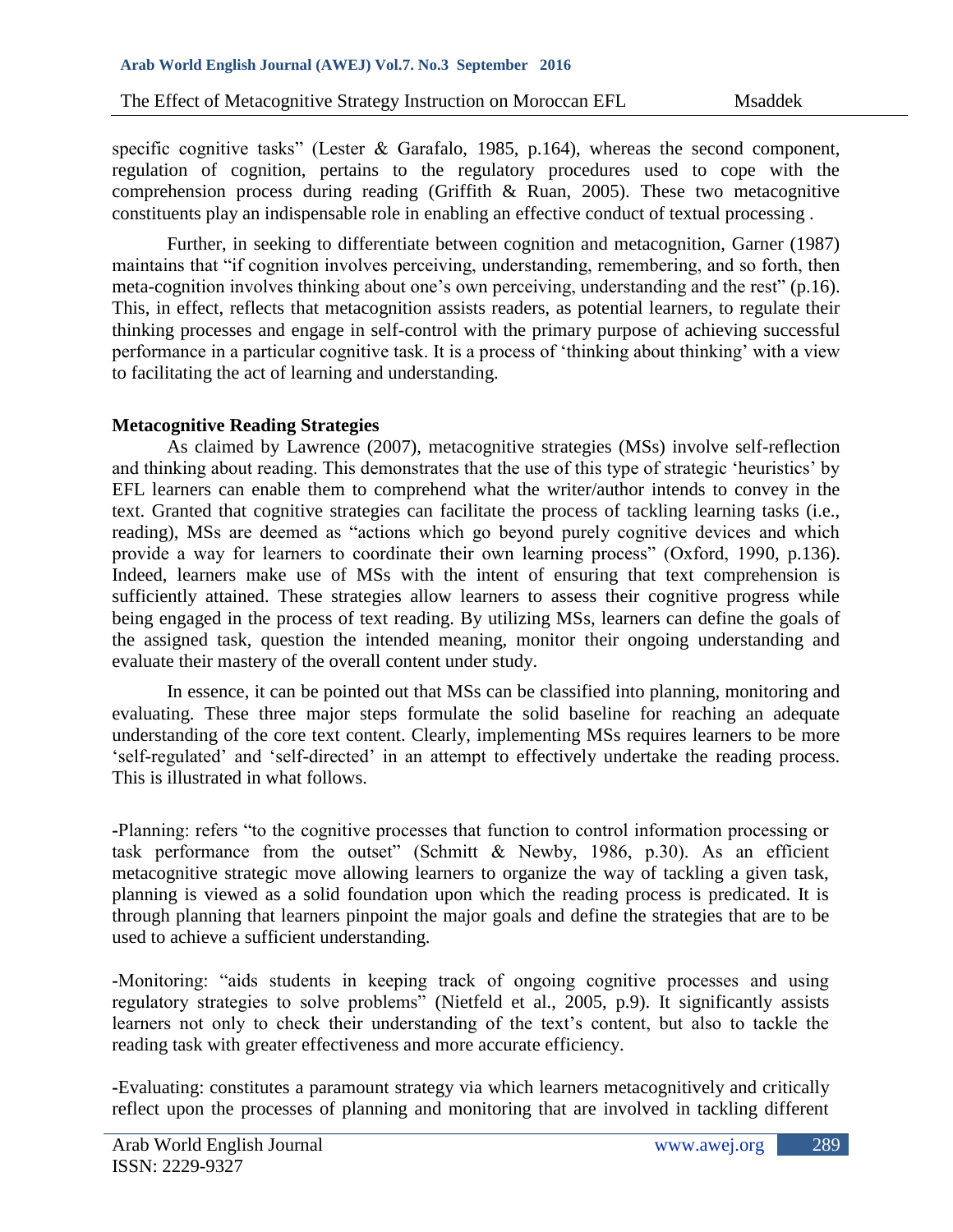academic reading tasks. Indeed, this strategy enables EFL readers to measure the extent to which the comprehension process is attained.

Thus, it is assumed that MSs occupy a great part in making the reading process more successful and efficient at the level of content analysis, meaning synthesis and comprehension construction. The usage of this typology of strategies in concert with cognitive strategies by learners predicts an efficient reading achievement. This can be put into effect through the procedure of reading strategy instruction.

# **Reading Strategy Instruction (RSI): Importance & Typologies**

RSI can be an indispensable requisite that assists learners to adopt and apply the most effective strategies while coping with written texts. This has been proven by a large corpus of studies reflecting that instruction in comprehension strategies is effective in helping students learn strategies and improve their reading ability (Swason, 1989; Kern, 1989; Williams, 2007). In fact, RSI helps learners to be aware of the process of conducting an efficient reading in which they critically think and reflect upon the text content. This critical thinking and reflection implemented by readers can be incarnated in their planning how to approach the text under analysis, monitoring comprehension and evaluating the conducted reading process. Thus, it can be claimed that, upon receiving training in reading strategies, learners can be "purposeful, thoughtful, and reflective about the reading process" (Dole, et al., 1996, p.66).

Notably, training EFL learners in the use of reading strategies can be performed through diverse instructional approaches. The latter, given their tremendous worth and higher significance in any academic context, are likely to enable learners to be potentially dynamic participants in the process of making sense of written materials. In effect, there is a wide variety of approaches pertaining to RSI. However, some of them have proved to be worthwhile in that they can improve the student-readers' way of handling the text content in various ways and to differential degrees.

To start with, explicit strategy instruction (ESI) is an effective approach of directly instructing learners in the use of (meta) cognitive reading strategies. A number of researchers (e.g., Derry & Murphy 1986; Jones et al. 1987) grant strong support to the prime importance of this kind of instruction. They state that strategies should be taught separately and explicitly in order to increase the readers' metacognitive knowledge. Thus, raising the EFL learners' overall awareness of the reading strategies can be a foundational principle that sturdily underlies ESI. This evinces that explicit training in the use of strategies is of utmost import in that it assists EFL learners, in their endeavour to comprehend the text input, to plan, direct, monitor and evaluate the course of undertaking the reading process.

Implicit strategy instruction (ISI), another instructional approach, is conceptualized as an effective way of implicitly teaching learners a series of potential strategies. This type of training is also referred to as 'embedded instruction' (O'Malley & Chamot, 1990) or 'blind training' (Cohen, 1998) because learners can internalize the target strategies that aid in the act of text comprehension without being aware of the strategy application process. This reflects the basic view that an implicitness-oriented instruction helps learners utilize reading strategies in a spontaneous, unplanned manner. Yet, Brown et al. (1986) admit that 'embedded' instruction does not allow learners to maintain the learnt strategies and apply them to other new tasks. In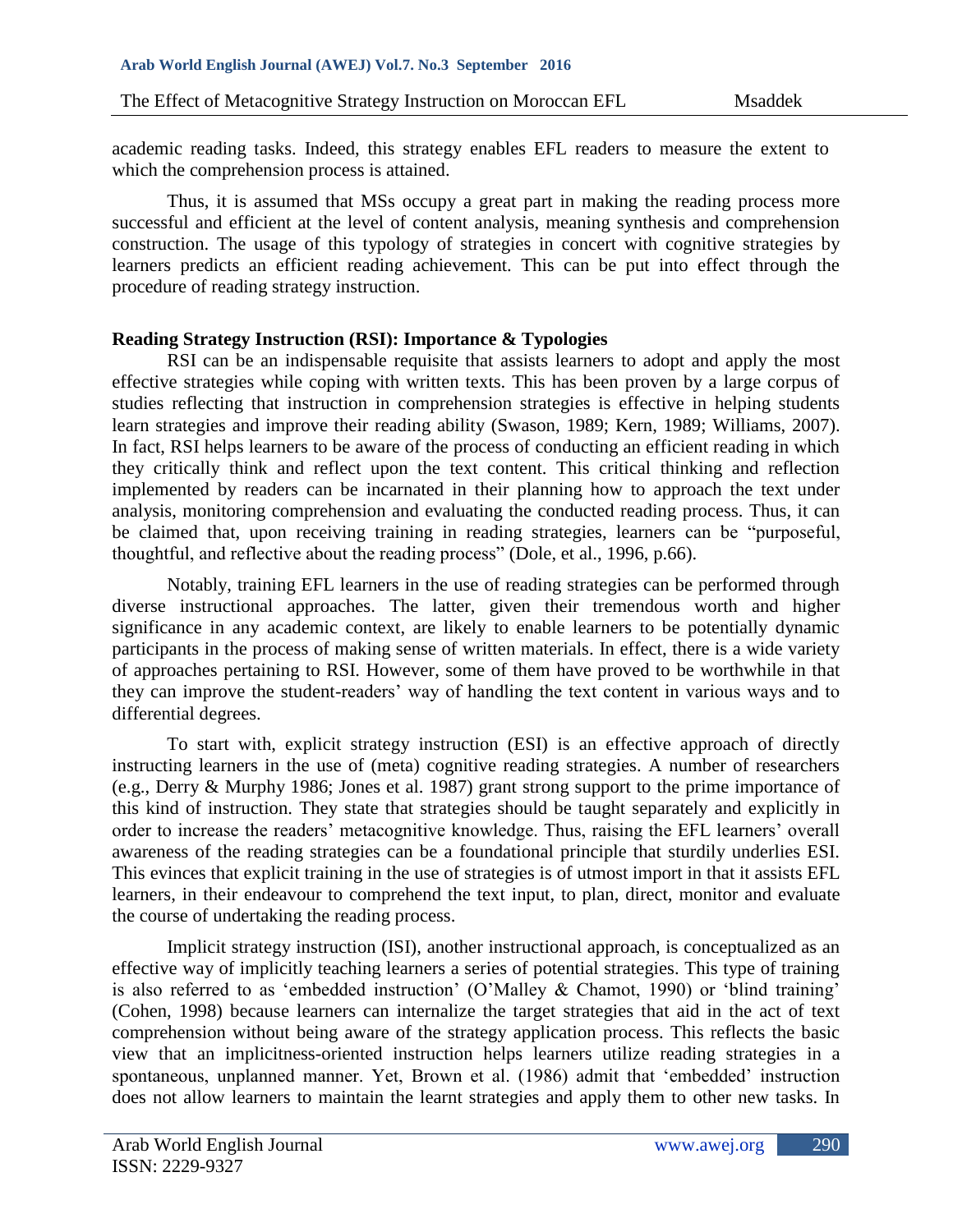other terms, it is assumed that, unlike ESI, ISI cannot assist the learners to further develop and strengthen their metacognitive knowledge as regards strategy use.

Reciprocal teaching (RT), as an alternative type of strategy training, essentially aims at teaching learners reading comprehension strategies in an interactive way. It was developed by Palincsar & Brown (1984) with a view to improving the learners' techniques in understanding the written text. In implementing the instructional approach of reciprocal teaching, the 'expert' reader (instructor) can perform many strategic steps that are intended to enhance the 'novice' readers' abilities in processing any written discourse. These underlying steps are manifested in (a) making predictions about the text by eliciting them from novice learners, (b) asking questions in the course of reading the text, (c) leading efforts to seek clarifications, especially when learners find some difficulties in comprehending text sections and (d) leading the construction of a text summary after reading (Pressley, et al., 1992). This, in fact, encourages learners to take an active part in the reading process.

In this undertaken empirical study, explicit strategy instruction was opted for by the researcher as an effective means to the end goal of enabling the target subjects to internalize and put into play the metacognitive strategies (MSs) while being exposed to textual input. Thus, it is assumed that the adoption of this type of instruction (ESI) is highly likely to assist learners to be both 'self-directed' in terms of the use of strategic moves and successful at the level of reading performance. In this respect, the findings of this conducted experiment will attempt to support this postulated claim.

### **Experimental Studies on Strategy Instruction**

It is posited that a substantial amount of experimental studies have been undertaken by many reading researchers (e.g., Carrell, et al., 1989; Boulware-Gooden, et al., 2007) with the objective of instructing learners in the deployment of some reading strategies. These experimentbased studies were intended not only to raise the learners' awareness of the crucial strategic mechanisms that facilitate the comprehension of the written discourse, but also to enable the learners to approach the content in an efficient, constructive manner.

For instance, Kern (1989) undertook a training study in which intermediate French students, as L2 readers, were directly instructed in reading comprehension and meaning inferring. Fifty-three subjects took part in this study. The treatment group consisted of twenty-six students and the control group was twenty-seven. They were both assigned a pre-test prior to the strategy training process. Then, the treatment subjects were instructed in word analysis (e.g., cognates, prefixes, suffixes, orthographic cues), sentence analysis (e.g., cohesive devices, sentence cohesion), discourse analysis (e.g., inferring meaning from context, forming hypotheses, questioning) and reading for specific purposes (e.g., skimming for the main idea, scanning for a specific detail). The findings of the post-test showed, by virtue of the conducted strategy training, that the experimental group considerably improved in terms of text comprehension and meaning inferring.

From a different angle, Carrell, et al. (1989) conducted an instructional study in which they focused on training FL students in the use of two MSs: 'semantic mapping' and 'experience-text-relationship'. The subjects consisted of twenty-six students. They were divided into an experimental and a control group. Prior to receiving the instruction, both groups were assigned a pre-test with a view to measuring the students' differences in terms of reading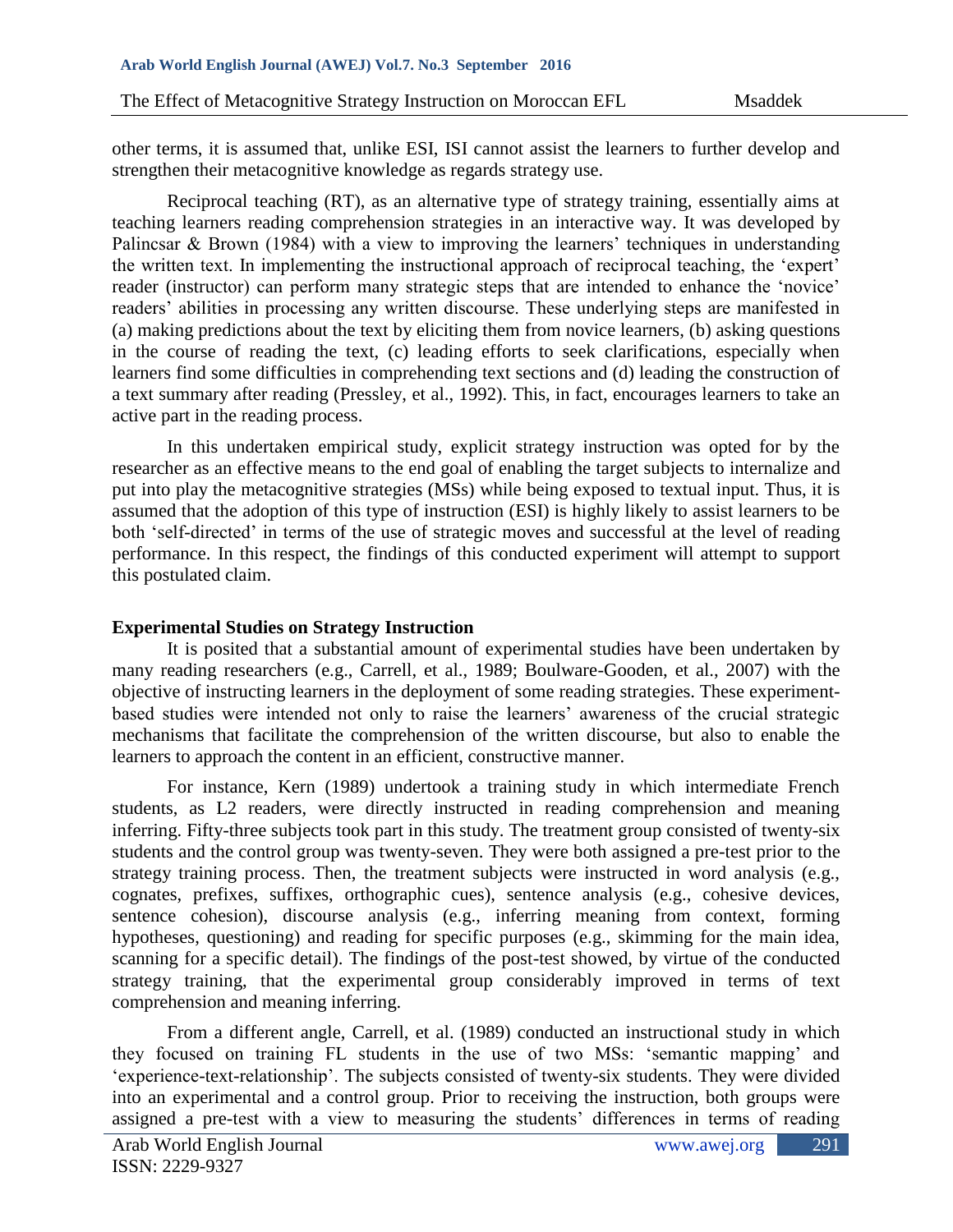abilities. The first metacognitive strategy, 'semantic mapping', was taught to students by activating their schemata to enable them to understand the text under analysis. Concerning the second strategy, 'experience-text-relationship', it includes three steps: the experience step (subjects' knowledge of text content), the text step (the subjects' exposure to text reading) and the relationship step (the linkage of text content to prior knowledge). To reveal the extent to which the instruction had a positive effect on the experimental group, Carrell, et al. (1989) administered a post-test to both groups. The findings unveiled that the experimental group outperformed the controls at the level of the post-test score.

Lauterbach & Bender (1995) undertook an experimental treatment with three students who were identified as being deficient in reading skills and abilities. The main impetus for this experiment was to enhance the target subjects' paraphrasing techniques and increase their reading comprehension. The subjects were instructed in paraphrasing the main ideas and supporting details included in texts. They were exposed to the significance of paraphrasing, how and where it should be utilized and the basic steps that ought to be pursued. Then, after the target strategy is extensively modeled, the subjects were encouraged to paraphrase some assigned paragraphs. The findings revealed that the subjects reflected an increased improvement both in paraphrasing use and in textual comprehension.

Boulware-Gooden, et al. (2007) conducted an experimental study with third-grade students. The rationale behind this study was to instruct the subjects in some metacognitive reading strategies in order to improve their comprehension of written texts. The subjects included 119 students who belong to two different academic settings. In the experimental setting, the subjects, after being pre-tested, were assigned some expository passages and instructed in background knowledge building, vocabulary items, thinking aloud, summarizing and questioning. In the control setting, the subjects were pre-tested and not instructed in these variables. Afterwards, a post-test was administered to test the students' developmental progress as to vocabulary acquisition and reading improvement. The results revealed that the experimental group outperformed the control one at the level of reading comprehension.

Rahmani & Sadeghi (2011) carried out a study in which Iranian EFL learners were trained in note taking while processing written texts. The subjects were made up of 108 intermediate undergraduate students. The experimental group, consisting of 48 students, was instructed in how to take notes via graphic organizers, whereas the control group, including 60 students, did not receive any training. The treatment lasted for eight sessions during which the instructors enlightened the learners about the significance of note taking. Then, they were assigned the written text and asked to locate the important ideas via underlining, or using symbols. At the end of the experiment, both groups were given a post-test and asked to take notes in order to answer the comprehension questions. One month later, the same reading texts were assigned and it was found that the treatment group outperformed the controls in terms of ideas retention, question answering and content comprehension.

These reported experiments were conducted by reading researchers who endeavoured to inculcate learners with some effectual strategies that develop the reading ability and enhance the comprehension process amongst learners. In view of this, and based on the instructional design adopted by some of these training studies, the current study attempts to instruct a sampled group of EFL university learners in a repertory of cognitive/metacognitive strategies in approaching written texts for a semester-long period (14 weeks).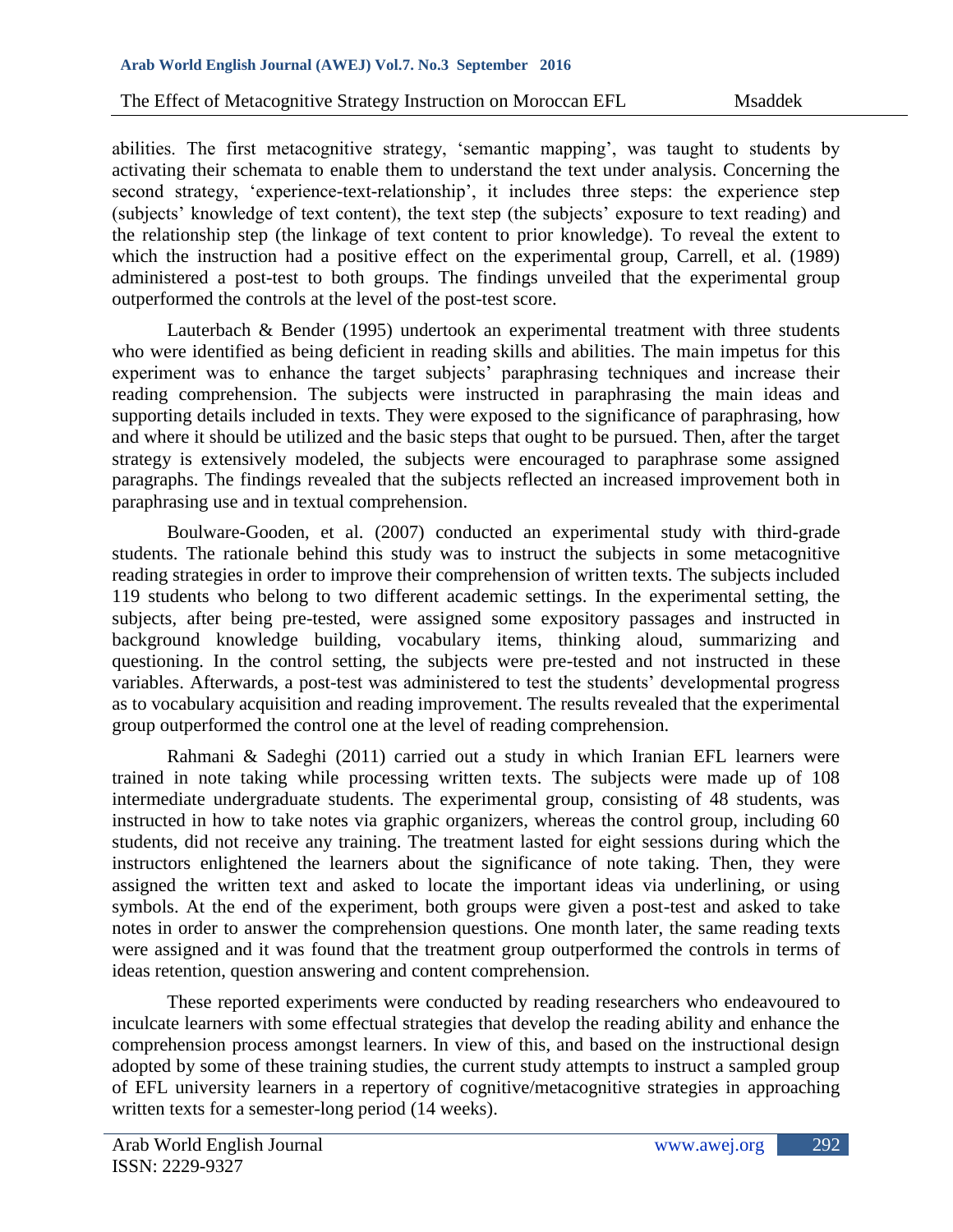### **Research Objectives & Questions**

The current quasi-experimental study has a two-fold purpose. It uncovers the impact of explicit reading strategy instruction (RSI) on Moroccan EFL university students' strategy use during textual reading. As a second purpose, the study seeks to reveal whether EFL learners' reading achievement gains can be improved through exposure to RSI. In this sense, for the sake of eliciting quantitative and qualitative data, a range of research instruments were employed by the researcher: Reading comprehension tests, 'self-report questionnaire' and strategy training. Thus, the following two research questions were brought forward:

- a- To what extent does explicit instruction in metacognitive reading strategies influence Moroccan EFL university students' strategy usage?
- b- To what extent does explicit instruction in metacognitive reading strategies impact Moroccan EFL university students' reading achievement gains?

## **Method**

### *Participants*

A sample of one hundred and thirteen Moroccan EFL university students took part in the current case study. All of them belong to the English department at the Faculty of Letters and Human Sciences, Mohammed V- Agdal in Rabat. The target subjects are in the first-semester level and they have the same educational background. The two groups, which both include students of differing language proficiency and different reading capacities, were randomly selected and the gender issue was not controlled. One group, which consists of 63 students, was assigned to the experimental treatment and the other group, consisting of 50 students, received no treatment. The subjects belonging to these two groups are not repeaters.

The plausible impetus behind addressing EFL first-semester university students in this study is that the effect of reading strategy instruction (RSI) can be more observable and fruitful at the first-semester level since most EFL learners struggle with the difficulty in attempting to achieve reading proficiency which is a precondition to undertaking their academic studies. On this basis, first-semester EFL learners were centrally targeted as the main subjects in this experimental case study.

### *Procedure*

Given the quasi-experimental nature of the study, it was planned that the study be based on a pre-post-test design which involves the administration of reading pre- and post-tests to both treatment and control groups. The experimental group received thorough instruction in metacognitive strategies (MSs) pertaining to textual reading and meaning construction for a semester-long period. The control group remained intact since it did not receive any (meta) cognitive reading strategy training. This group was only exposed to the 'traditional' reading comprehension course without any strategy instruction. Following this, both groups were posttested and given the 'self-report questionnaire'.

The assignment of the reading test and the 'self-report questionnaire' to the participants extended to a two-hour period which could be judged sufficient. Each group was administered a reading test and a questionnaire at both pre-testing and post-testing stages. Granted that the reading comprehension test can be regarded as an effective diagnostic tool that can measure the learners' reading abilities and comprehension performance, it was required that both groups be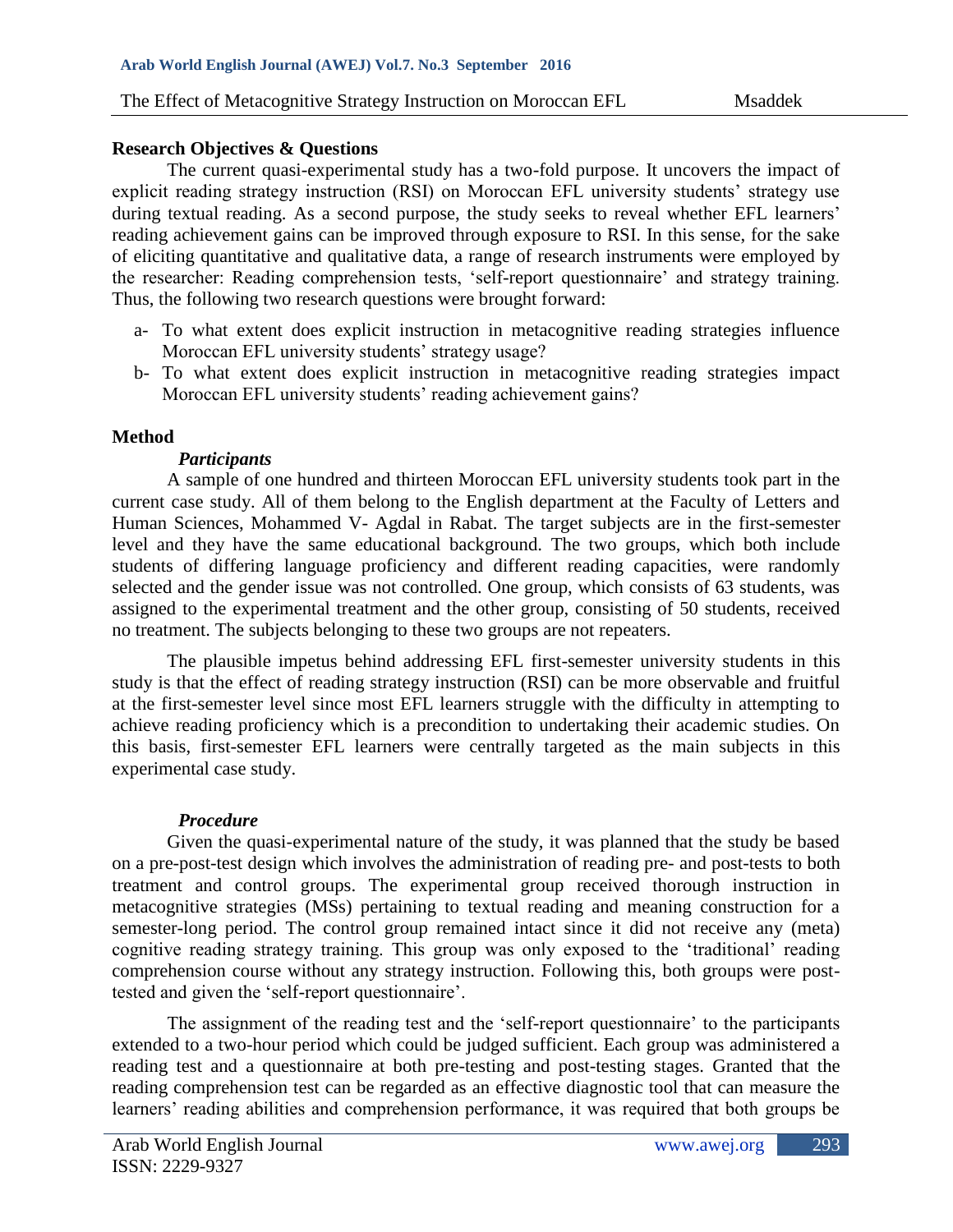tested. In this regard, the designed reading tests (i.e., pre-test, post-test) comprised four tasks (wh-questions, meaning-inferring, paraphrasing, summarizing). Each task was accurately measured in accordance with a set scoring rubric.

The adopted 'self-report questionnaire' serves as an efficient means to the end goal of obtaining adequate, if not complete, knowledge about how the reading act is undertaken by EFL learners in constructing the meaning inherent in the text. In effect, though the 'think-aloud technique' has been used by many reading theorists, it actually breaks up the continuity of the reading process (Bereiter & Bird, 1985). Thus, unlike the 'think-aloud protocol', which implies that learners are expected to report on their thinking processes and the used strategies while reading the written discourse in a simultaneous manner, the 'self-report questionnaire' can be completed shortly after the accomplishment of the reading process. In this way, the target subjects can have an ample opportunity to think reflectively about their conducted reading behaviour, and thus report their invoked strategies and analytical skills by means of which they have attained comprehension.

The obtained data were treated by means of both the Excel Software Program (version 2007) and the SPSS Software Program (16.0). More specifically, the scores of the assigned reading comprehension tests (e.g., pre-test, post-test) were submitted to statistical analysis through the usage of the independent samples t-test in an attempt to define the means, standard deviations and mean differences, whereas the data reported in the 'self-report questionnaire' were computed through the Excel software Program to reflect the frequency of strategy usage among the target groups.

### *The Strategy Intervention*

The intervention was conducted for a semester-long period (Fall Term/ 2012). It comprised 12 sessions allotted to strategy training. In the first session, the target EFL groups were pre-tested. Upon finishing the reading test, they were required to fill out a 'self-report questionnaire' in order to explore the strategies that they utilize in the course of processing and developing sense of the textual content. After diagnosing the learners' reading potential and strategy use by means of the reading comprehension pre-test and the questionnaire, the experimental group was instructed in metacognitive strategies (MSs) that are part and parcel of the achievement of efficient text understanding.

Hence, subsequent sessions were devoted to initiating the target treatment subjects into the treatment during which they were explicitly exposed to the metacognitive reading 'heuristics' used in constructing the text meaning. After that, the treatment group was supposed to apply the initiated strategies to the written texts assigned throughout the strategy training period. The instruction addressed cognitive/ metacognitive text-processing strategies (i.e., planning, inferring, paraphrasing, monitoring and evaluating). As to the comparison group, it was merely exposed to the 'traditional' reading comprehension without any strategy instruction.

At the conclusion of the strategy training intervention, a post-test, alongside the 'selfreport questionnaire', was assigned to the participant EFL groups (control & experimental). Indeed, the post-test is regarded as the determining factor of whether the conducted intervention had any marked effect on the EFL learners' reading efficiency and performance. Further, the assignment of the 'self-report questionnaire' at post-testing allowed for an overview of whether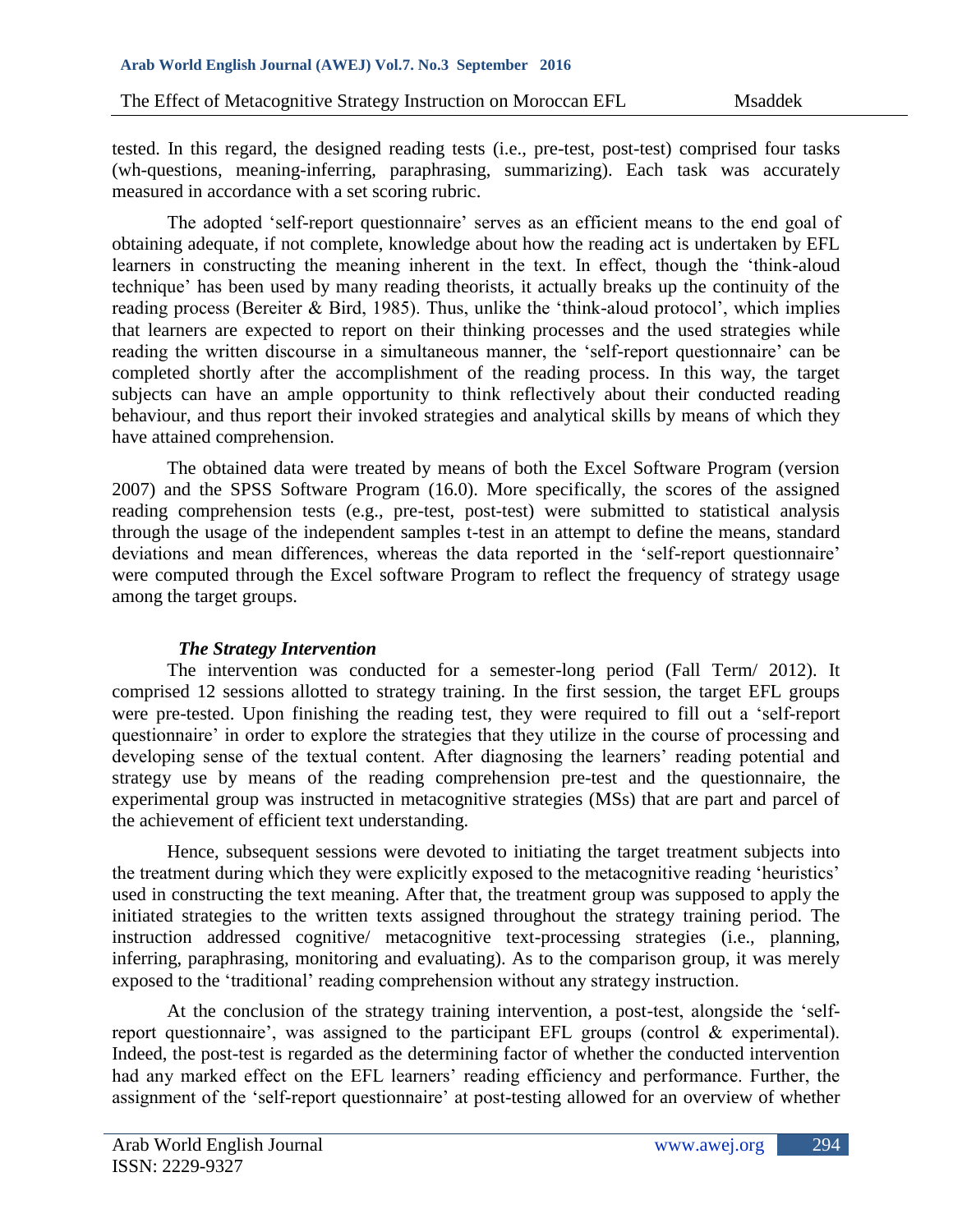the treatment group had acquired and used the strategies under focus as effective means of attaining a thorough understanding of the discourse content.

## **Findings & Discussion**

As it is displayed in Figure 1, the use of cognitive reading strategies amongst the control group is largely dominant. According to the data elicited through the 'self-report questionnaire', the strategies, which were reported by the subjects under the control condition at pre-testing, seem to be somewhat recurrent at post-testing. In other terms, most of the reading strategies used in pre-testing were repeatedly used by the participants of the control group at the post-testing stage.



*Figure 1.* **Frequency of control group's reading strategy use at pre- and post-test level**

A close analysis of the data in Figure 1 reveals a certain degree of constancy at the level of strategy usage among the control EFL participants in their attempt to develop adequate sense of the text content included in the administered reading tests (pre- and post-tests). A higher proportion of the cognitive strategies and a small number of metacognitive strategic reading moves were depended upon by the control subjects to analyze and synthesize the textual input. As a case in point, at the pre-testing stage, the implementation of cognitive techniques seems to be largely predominant with a frequency of 66% as compared to metacognitive strategy use. Similarly, at the post-test stage, the control group maintained almost the same cognitive strategies which they recruited while coping with the reading text at the pre-test with a percentage of 68.28%. Generally, only a slight increment in terms of cognitive strategy use frequency was observed at the post-test level.

As for the metacognitive strategy usage, there was a remarkable insufficiency in terms of using this typology of strategies in analyzing the content of the reading texts included in both pre-and post-tests. As the findings display in Figure 1, the control group utilized MSs in synthesizing the written texts with percentages of 38.66% and 40% at the pre- and post-test respectively. What is noteworthy is that, though the control group's metacognitive strategy use slightly increased from 38.66% to 40% in processing the assigned written text, this does not represent any statistical significance in terms of the reading strategy application.

Hence, it can be postulated that the written texts of both the pre- and post-test were approached and analyzed by the participants belonging to the control group by means of a set of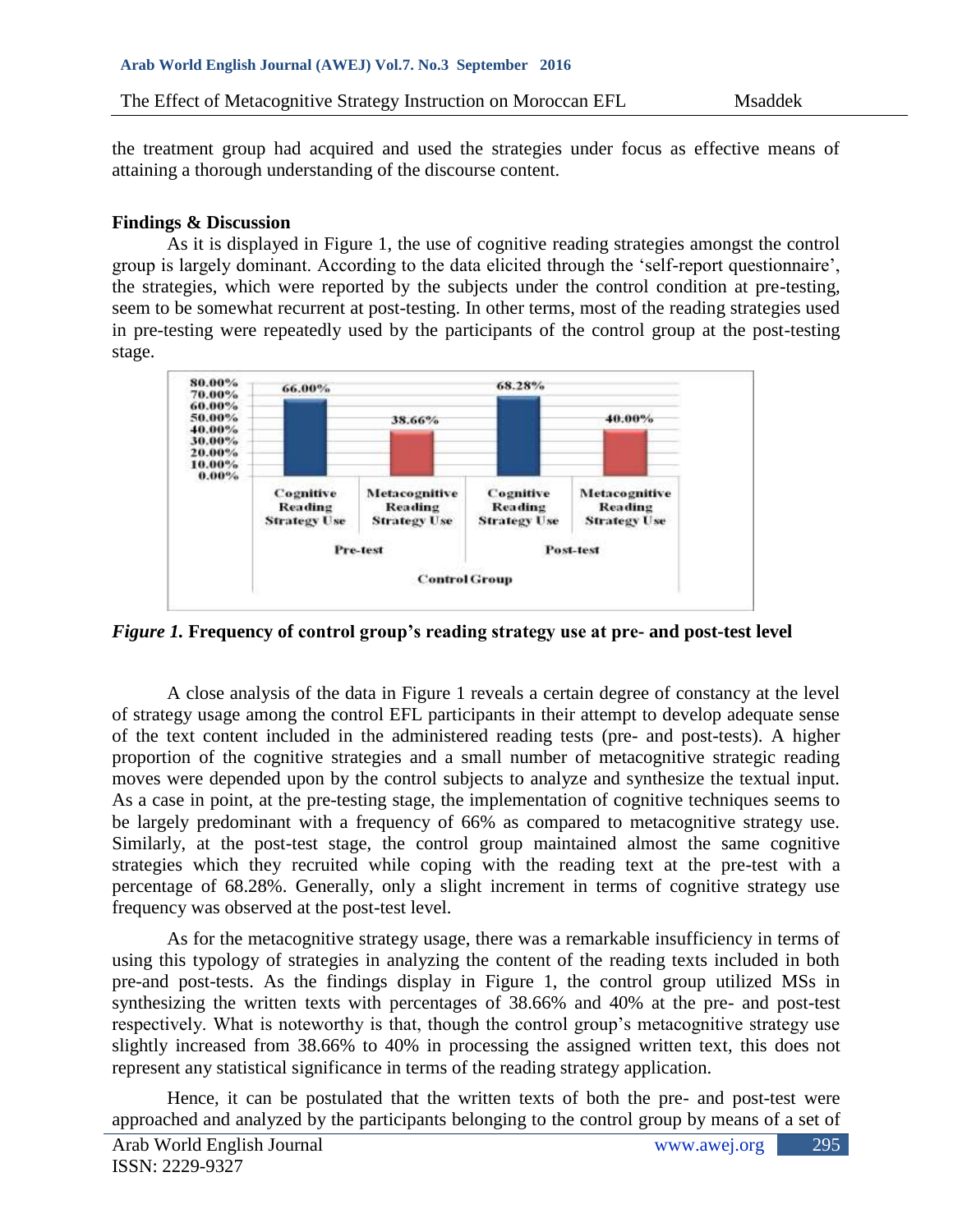cognitive strategies and invoking a limited number of MSs. This reveals that, given the absence of the exposure of the comparison group to the reading strategy intervention across the pre- posttest stage, no significantly substantial increase in the acquisition and deployment of (meta) cognitive reading 'heuristics' was found among the group in this study.

On the other hand, the sampled EFL student-readers exposed to the experimental treatment did achieve a stark improvement in terms of the application of cognitive and metacognitive strategies. In fact, the set of strategies that was reported to be implemented by the target EFL learners in processing the content of the written discourse at the pre-test stage was supplemented by other potential strategies, namely metacognitive ones, at post-testing. The results relatable to the difference in the strategy usage frequency from pre-testing to post-testing are reflected in Figure 2.



*Figure 2.* **Frequency of experimental group's reading strategy use at pre- and post-test level**

Based on the attained findings, it can be stated that the positive impact of the reading strategy training on the sampled EFL learners was prevalent at the level of strategy deployment. In effect, by drawing a certain comparison between the data obtained at the pre-test level and post-test level, it appears that the conducted strategy intervention did play an eminent role in enabling the target EFL student-readers to cognitively and metacognitively 'strategize' their reading of the assigned written texts. The frequency of cognitive strategy use from the pre- to the post-test increased to a significant level (see Figure 2). In a parallel fashion, MSs, which were employed by the treatment subjects to a minimal degree on the pre-test with a proportion of 39.94%, were increasingly implemented by the strategy-trained group on the post-test with a percentage of 80.94%.

From the elicited findings, one can notice that after receiving an adequate instruction in cognitive and metacognitive reading strategies, the experimental group took a developmental path towards improving their reading performance by having recourse to these text-related 'heuristics'. This indicates that increased awareness of cognitive/ metacognitive strategies can be the determinant element for effective reading strategy use amongst the EFL participants. The evidence accounting for this high strategy consciousness is the increasing frequent use of cognitive and metacognitive strategies in coping with the textual input at post-testing.

Overall, despite the view that the targeted learners' cognitive strategy repertoire (control & experimental) was somewhat adequate at the pre-testing stage, it is of higher importance to posit that the experimental group enhanced at the level of the applicability of this type of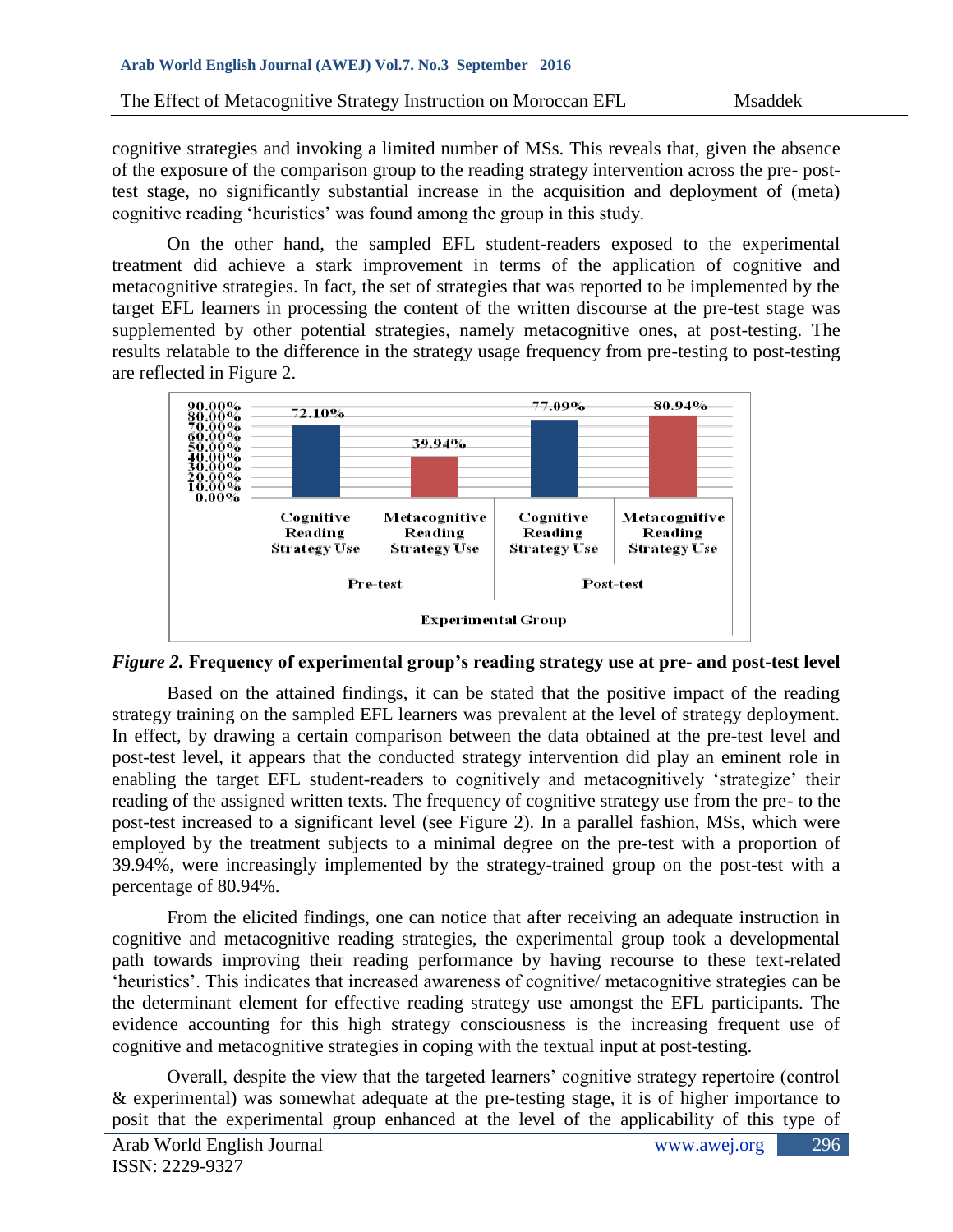strategies more significantly at post-testing. As to MSs, it was apparent that learners of both groups did not manage to extensively apply this typology of strategies at the pre-test level. However, substantive improvement was exhibited in terms of the use of these strategies at posttesting among the experimental group. Therefore, the enhancement of MSs among the experimental group can be ascribed to the strategy instruction they received. This is in concordance with the findings attained by previous related research (e.g., Paris, et al., 1984; Boulware-Gooden, et al., 2007).

Further, in an attempt to gauge the plain significance of the existing difference between the control and experimental groups at the mean score level at pre-testing, recourse to the independent samples t-test, as an efficient statistical measure, was performed. Table 1 provides the resultant output pertaining to the t-test conducted.

|  |  | Table 1. EFL learners' achievement on reading comprehension test at pre-testing |
|--|--|---------------------------------------------------------------------------------|
|  |  |                                                                                 |

| <b>Groups</b>             |    | <b>Mean</b> | Std.<br>deviation | <b>Mean</b><br>dif. | t-value | $Sig. (2-$<br>tailed) |
|---------------------------|----|-------------|-------------------|---------------------|---------|-----------------------|
| <b>Control Group</b>      | 50 | 5.96        | 3.273             |                     |         |                       |
| <b>Experimental Group</b> | 63 | 4.84        | 3.161             | 1.110               | 1.826   | 0.71                  |

#### **P< .05**

Considering the unequal sample sizes of the control group (50) and the experimental group (63), the statistical analysis exhibits that the difference between the two sampled group means is (1.110) with a t-value of (1.826). This yields a manifest insignificance level of (0.71) which falls beyond the rejection realm of the probability value of  $(.05)$ . Whereas the controls attained a mean score of (5.96), the experimental subjects reached a mean of (4.84). This shows that the treatment group did not outperform its counterpart, the comparison group, on the pretest. This is testified to by the significance level which is higher than the set criterion (.05) for the reading test (0.71).

At the post-testing stage, it is conspicuous that the treatment group participants did score highly on the reading comprehension test compared to the control group learners. In fact, based on the obtained output of the independent samples t-test run, one can observe that there apparently exists a substantial variation as to the sampled means among the target EFL groups. The attained findings are presented in Table 2.

| abic 2. Et E icarners - achievement on reaunts comprenension test ut post-testing |    |             |           |             |          |                   |  |
|-----------------------------------------------------------------------------------|----|-------------|-----------|-------------|----------|-------------------|--|
| <b>Groups</b>                                                                     |    | <b>Mean</b> | Std.      | <b>Mean</b> | t-value  | $\text{Sig.}$ (2- |  |
|                                                                                   |    |             | deviation | dif.        |          | tailed)           |  |
| <b>Control Group</b>                                                              | 50 | 5.65        | 2.814     | $-5.016$    | $-9.436$ | .000              |  |
| <b>Experimental Group</b>                                                         | 63 | .0.66       | 2.801     |             |          |                   |  |

**Table 2.** *EFL learners' achievement on reading comprehension test at post-testing*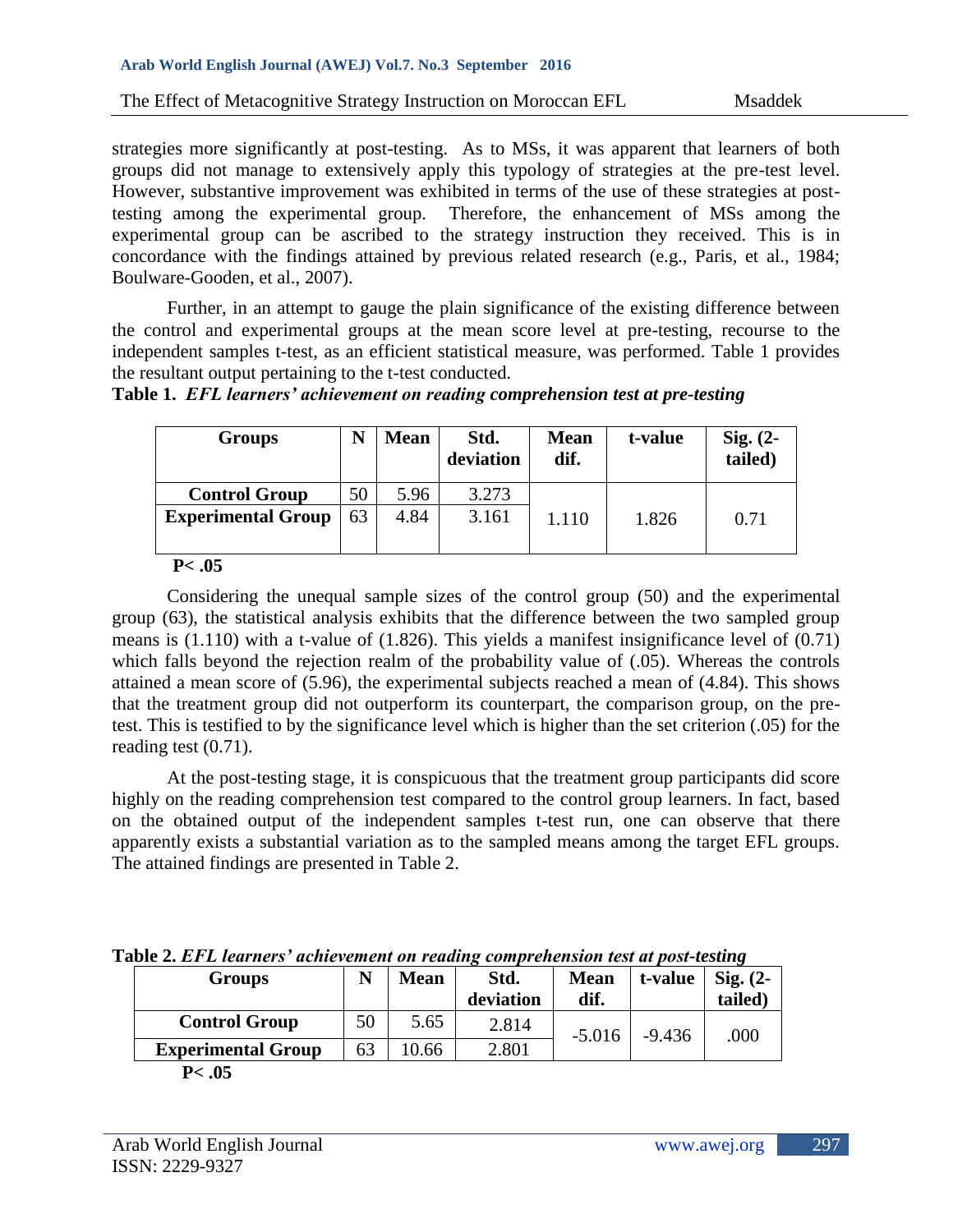The statistical analysis resulting from the t-test shown in Table 2 shows the substantive reading achievement gains of the experimental group compared to its counterpart, the control group. The mean difference (-5.016) between the two groups is shown to be significant at (.000) with a t-value of  $(-9.436)$ . This appears to be in stark contrast to the significance level of the mean difference (1.110) between the two groups at the pre-test (see Table 1). In effect, the level of statistical significance reached at pre-testing is relatively higher than the set value (.05), whereas at post-testing, the significant level is lower than  $(.05)$ .

Actually, in striking a comparison between the control group's and the experimental group's reading achievement, it is clearly manifest that the strategy-trained EFL student-readers, after receiving the instructional intervention relating to text-processing strategies, achieved massive gains from the pre- to the post-test level, and thus outperforming the control group more substantially. On the contrary, the control subjects did not show any substantial advance with respect to reading achievement gains as compared to the experimental group. Accordingly, the higher 'essentiality' of strategy instruction in the reading comprehension course can be exceedingly correlated with the nature of the findings relevant to the post-test scores reached by the treatment group.

Thus, the examination of the pre- and post-tests plausibly indicates vast differences in reading comprehension gains attained by the target groups. Whereas the control subjects' reading performance was typified by insufficiency at the level of progress, the reading achievement gains of the treatment group increased to a substantially higher level from the pre- to the post-test. This positive developmental advance in achieving rather significant grades amongst the strategyinstructed group primarily consists in efficacious strategy applicability which not only ensures success in understanding the text, but also guarantees the provision of correct responses relating to the texts' corresponding questions. This highlights the role of reading strategy instruction in enabling the target group to base their conducted reading act on a multiplicity of variables such as metacognitive knowledge and self-regulation which are the major elements of invoking and using the reading strategies.

### **Conclusion**

The current research purported to measure the effect of metacognitive reading strategy instruction (RSI) on EFL learners' strategy use and reading achievement gains. Evidently, the assumed influence of explicit/direct strategy training on the EFL learners' strategy usage is, to a great extent, substantiated via the conducted semester-long intervention. In light of the reached results, it is posited that strategy instruction can serve as an effective medium allowing learners to developmentally acquire the reading 'heuristics' deemed of pivotal importance in the area of reading comprehension. In other terms, the development of strategic behaviour, as a major component in text processing, can only come into effect when the learners' awareness as to basic strategies is increased to an appreciably considerable level. The process of knowing what strategies to be deployed in text reading and knowing 'how' to put them into action can make of EFL learners efficient, critical readers.

The empirical evidence set in this study places into perspective the implied view that Moroccan EFL learners can foster metacognitive strategic moves and that their previously acquired strategies can be subject to improvement through strategy instruction. The latter should be imparted particular attention and implemented by academics and educational practitioners,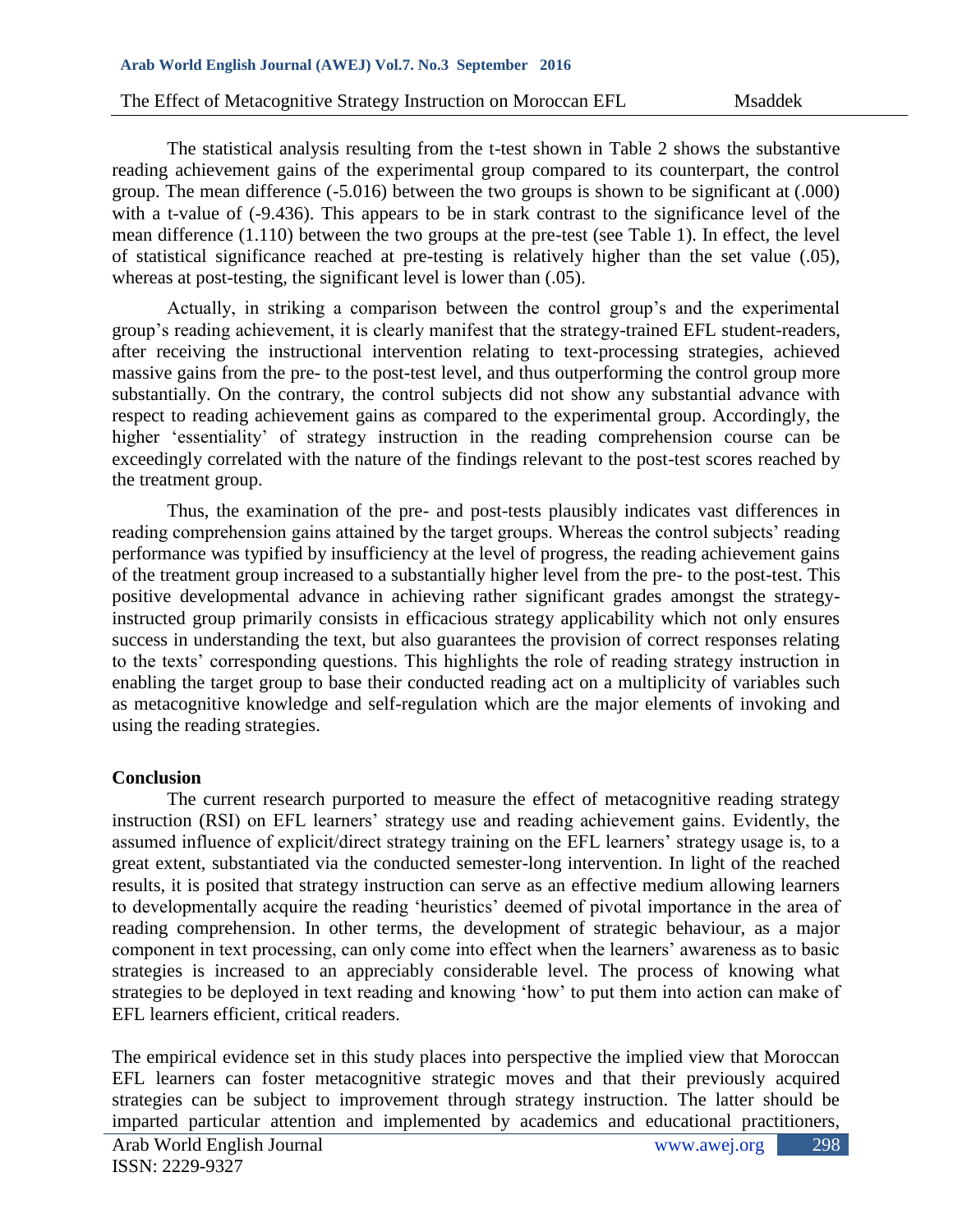especially in EFL contexts. This suggests that the integration of this type of instruction in the reading comprehension course at the university level can be predictive of effective reading performance among learners. This stated fact accords with previous related research (e.g., Taraban, et al., 2004; Rupley, et al., 2009) that emphasizes the importance of reading strategy training and its seemingly fruitful impact on the learners' sense of reasoning and critical thinking in textual processing.

On the whole, though the present research provides revealing findings, it reflects some limitations. The first one is correlated with the issue of representativeness. Given that this study was restricted to the Faculty of Letters and Human Sciences in Rabat, it is recommended that many Moroccan Faculties of Letters and Humanities and other higher education institutions be taken as case studies by future researchers with a view to gaining utter 'representativity' of Moroccan EFL learners. Another limitation is bound up with the gender variable which can be, to an extent, viewed as an intervening factor. Considering that this experimental study is primarily concerned with testing the impact of strategy instruction on EFL learners' strategy use and reading achievement, it did not take account of the reading achievement gains obtained by the male as opposed to the female subjects belonging to the two groups under focus. Clearly, it is estimated that EFL female readers could perform significantly better than EFL male readers or vice versa. Thus, the investigation of this postulate, which is beyond the scope of this study, could be addressed by further studies falling within the realm of reading comprehension research.

### **About the Author:**

**Mohammed Msaddek** holds a Doctorate Degree in Applied Linguistics from the Faculty of Letters and Human Sciences- Rabat, Morocco in 2015. He obtained his Master's Degree in Studies in English Language and Culture in 2010 from the Faculty of Letters and Humanities-Ibn Tofail University, Kénitra. Currently, he is a high school teacher. His research interests incorporate cognitive psychology, learning/reading strategies, critical thinking and strategy instruction.

# **References**

- Bereiter, C., & Bird, M. (1985). Use of thinking aloud in identification and teaching of reading comprehension strategies. *Cognition and Instruction*, *2* (2), 131-156.
- Boulaware-Gooden, R., Carreker, S., Thornhill, A., & Joshi, R. M. (2007). Instruction of metacognitive strategies enhances reading comprehension and vocabulary achievement of third-grade students. *The Reading Teacher*, *61* (1), 70-77.
- Brown, A. L., Armbruster, B. B., & Baker, L. (1986). The role of metacognition in reading and studying. In J. Orasanu (Ed.), *Reading Comprehension: From Research to Practice* (pp. 49-75). Hillsdale, NJ: Erlbaum.
- Carrell, P. L., Pharis, B. G., & Liberto, J. C. (1989). Metacognitive strategy training for ESL reading. *TESOL Quarterly*, *23* (4), 647-679.
- Cohen, A. D. (1998). *Strategies in Learning and Using a Second Language*. New York: Longman.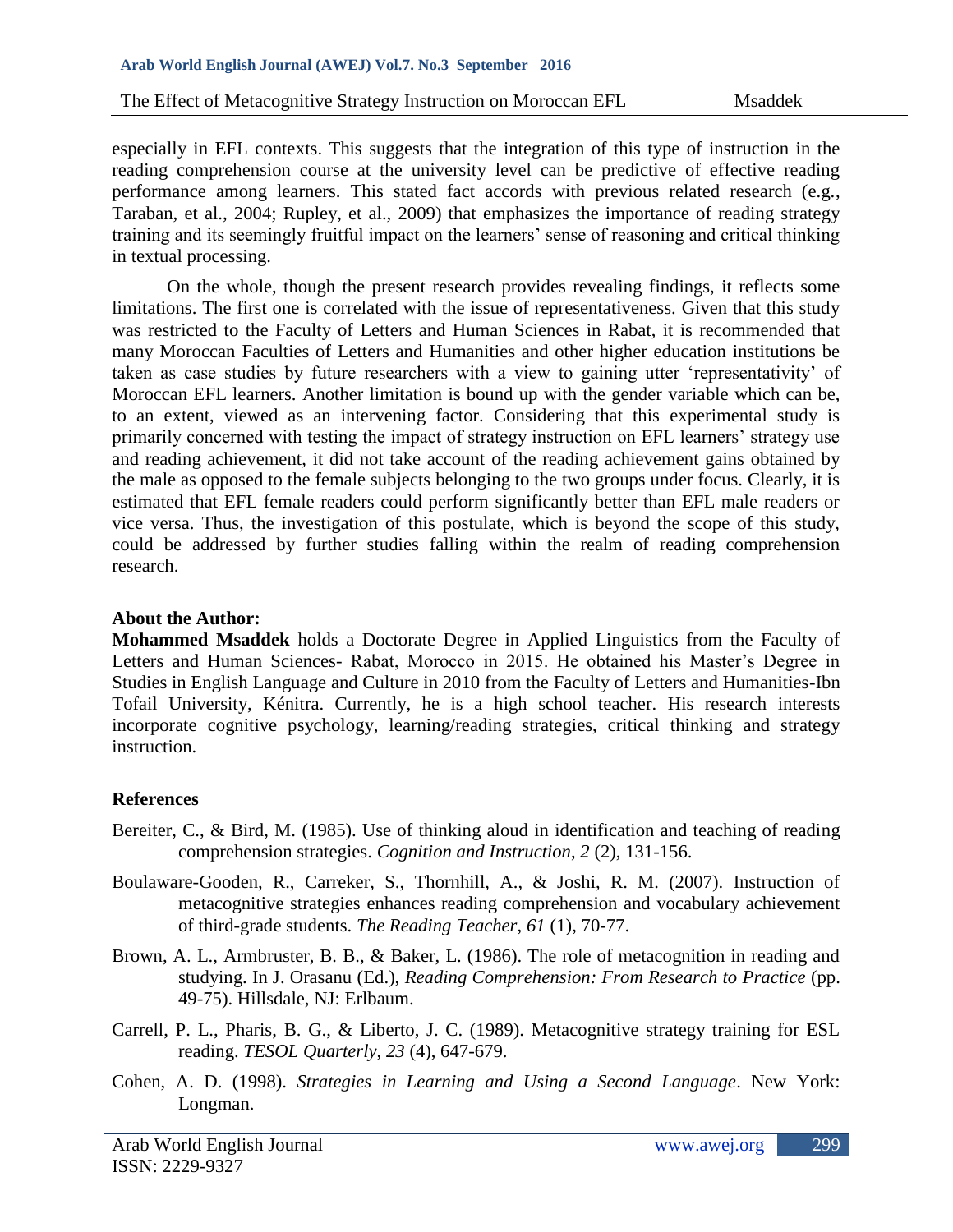- Derry, S. J., & Murphy, D. A. (1986). Designing systems that train learning ability: From theory to practice. *Review of Educational Research*, *56*, 1-39.
- Dole, J. A., and Brown, K. J., & Trathen, W. (1996). The effects of strategy instruction on the comprehension performance of at-Risk students. *Reading Research Quarterly*, *31* (1), 62-88.
- Dole, J. A., Duffy, G. G., Roehler, L. R., & Pearson, P. D. (1991). Moving from the old to the new: Research on reading comprehension instruction. *Review of Educational Research*, *61* (2) 239-264.
- Flavell, J. H. (1976). Metacognitive aspects of problem solving. In Besnick (Ed.), *The Nature of Intelligence* (pp.231-235). Hillsdale, NJ: Erlbaum.
- Garner, R. (1987). *Metacognition and Reading Comprehension*. Norwood, New Jersy: Ablex Publishing Corporation.
- Griffith, P. L., & Ruan, J. (2005). What is metacognition and what should be its role in literacy instruction? In S. E. Israel, C. C., Block, K. L., Bauserman, & K. Kinnucan-Welsch (Eds.), *Metacognition in Literacy Learning: Theory, Assessment, Intruction, and Professional Development* (pp.3-18). New Jersy: Lawrence Erlbaum Associates.
- Huang, H. C., Chern, C. L., & Lin, C., C. (2009). EFL learners' use of online reading strategies and comprehension of texts: An exploratory study. *Computers and Education*, *52*, 13- 26.
- Jones, B. F., Palinscar, A. S., Ogle D. S., & Carr, E. G. (1987). *Strategic Teaching and Learning: Cognitive Instruction in the Content Areas*. Alexandra: Association for Supervision and Curriculum Development.
- Kern, R. G. (1989). Second language reading strategy instruction: Its effects on comprehension and word inference ability. *The Modern Language Journal*, *73* (ii), 135-149.
- Lauterbach, S. L., & Bender, W. N. (1995). Cognitive strategy instruction for reading comprehension: A success for high school freshmen. *The High School Journal*, *79* (1), 58-64.
- Lawrence, L. J. (2007). Cognitive and metacognitive reading strategies revisited: Implications for instruction. *The Reading Matrix*, *7* (3), 55-71.
- Lester, F. K., & Garafalo, J. (1985). Metacognition, cognitive monitoring, and mathematical performance. *Journal for Research in Mathematics Education*, *16* (3), 163-176.
- Nietfeld, J. L., Cao, L., & Osborne, J. W. (2005). Metacognitive monitoring accuracy and student performance in the post-secondary classroom. *The Journal of Experimental Education*, *74* (1), 7-28.
- O'Malley, J. M., & Chamot, A. U. (1990). *Learning Strategies in Second Language Acquisition*. Cambridge: Cambridge University Press.
- Oxford, R. L. (1990). *Language Learning Strategies: What Every Teacher Should Know.* Boston, Massachusetts: Heinle & Heinle Publishers.
- Palincsar, A. S., & Brown, A., L. (1984). Reciprocal teaching of comprehension-fostering and comprehension-monitoring activities. *Cognition and Instruction*, *1* (2), 117-175.